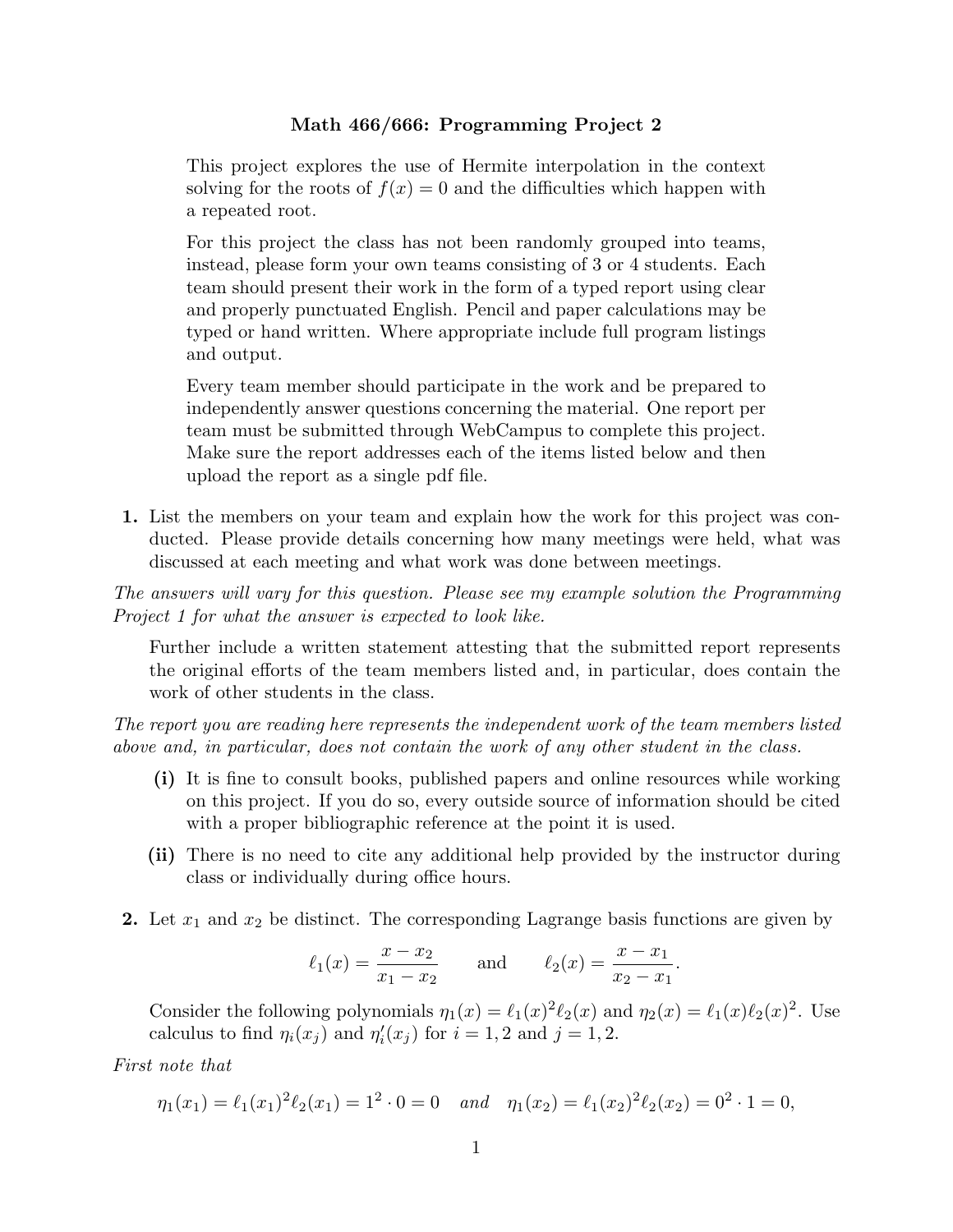*while*

$$
\eta_2(x_1) = \ell_1(x_1)\ell_2(x_1)^2 = 1 \cdot 0^2 = 0 \quad and \quad \eta_2(x_2) = \ell_1(x_2)\ell_2(x_2)^2 = 0 \cdot 1^2 = 0.
$$

*Now, using the product and power rules it follows that*

$$
\eta_1'(x) = \frac{d}{dx} (\ell_1(x)^2 \ell_2(x)) = 2\ell_1(x)\ell_1'(x)\ell_2(x) + \ell_1(x)^2 \ell_2'(x)
$$

*and*

$$
\eta_2'(x) = \frac{d}{dx} (\ell_1(x)\ell_2(x)^2) = \ell_1'(x)\ell_2(x)^2 + 2\ell_1(x)\ell_2(x)\ell_2'(x).
$$

*Therefore*

$$
\eta'_1(x_1) = 2\ell_1(x_1)\ell'_1(x_1)\ell_2(x_1) + \ell_1(x_1)^2\ell'_2(x_1)
$$
  
\n
$$
= 2 \cdot 1 \cdot \ell'_1(x_1) \cdot 0 + 1^2 \cdot \ell'_2(x_1) = 1/(x_2 - x_1),
$$
  
\n
$$
\eta'_1(x_2) = 2\ell_1(x_2)\ell'_1(x_2)\ell_2(x_2) + \ell_1(x_2)^2\ell'_2(x_2)
$$
  
\n
$$
= 2 \cdot 0 \cdot \ell'_1(x_2) \cdot 1 + 0^2 \cdot \ell'_2(x_2) = 0,
$$
  
\n
$$
\eta'_2(x_1) = \ell'_1(x_1)\ell_2(x_1)^2 + 2\ell_1(x_1)\ell_2(x_1)\ell'_2(x_1)
$$
  
\n
$$
= \ell'_1(x_1) \cdot 0^2 + 2 \cdot 1 \cdot 0 \cdot \ell'_2(x_1) = 0
$$

*and*

$$
\eta_2'(x_2) = \ell_1'(x_2)\ell_2(x_2)^2 + 2\ell_1(x_2)\ell_2(x_2)\ell_2'(x_2)
$$
  
=  $\ell_1'(x_2) \cdot 1^2 + 2 \cdot 0 \cdot 1 \cdot \ell_2'(x_2) = 1/(x_1 - x_2).$ 

**3.** Let *A* and *B* be constants and define  $g_1(x) = A\eta_1(x)$  and  $g_2(x) = B\eta_2(x)$ . Solve for *A* and *B* such that

$$
g_1(x_1) = 0
$$
,  $g_1(x_2) = 0$ ,  $g'_1(x_1) = 1$  and  $g'_1(x_2) = 0$ 

and

$$
g_2(x_1) = 0
$$
,  $g_2(x_2) = 0$ ,  $g'_2(x_1) = 0$  and  $g'_2(x_2) = 1$ .

*Since η*<sup>1</sup> *and η*<sup>2</sup> *and their derivatives are already zero for the values indicated, solving for A and B is possible. In particular,*

$$
g'_1(x_1) = A\eta'_1(x_1) = A\ell'_2(x_1) = 1
$$
 implies  $A = 1/\ell'_2(x_1)$ 

*and*

$$
g'_2(x_2) = B\eta'_2(x_2) = B\ell'_1(x_2) = 1
$$
 implies  $B = 1/\ell'_1(x_2)$ .

*Since*

$$
\ell'_1(x) = \frac{d}{dx}\frac{x - x_2}{x_1 - x_2} = \frac{1}{x_1 - x_2}
$$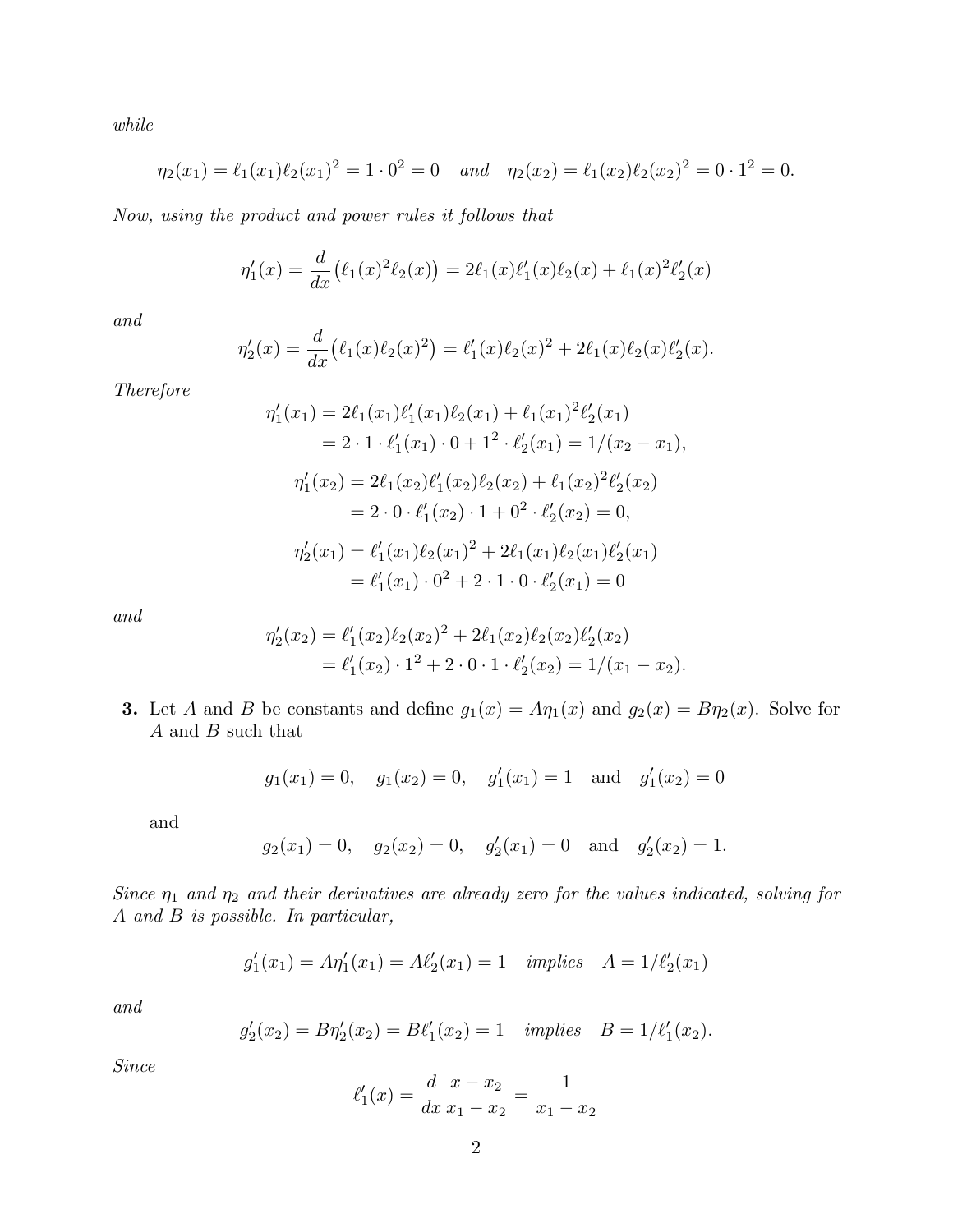*and*

$$
\ell'_2(x) = \frac{d}{dx}\frac{x - x_1}{x_2 - x_1} = \frac{1}{x_2 - x_1},
$$

*then*  $\ell'_1(x_2) = -\ell'_2(x_1)$  *and we obtain that* 

$$
A = x_2 - x_1 \qquad and \qquad B = x_1 - x_2.
$$

**4.** Let *a* and *b* be constants and consider the polynomials

$$
h_1(x) = \ell_1(x) + a(g_1(x) + g_2(x))
$$
 and  $h_2(x) = \ell_2(x) + b(g_1(x) + g_2(x)).$ 

Solve for *a* and *b* such that

$$
h_1(x_1) = 1
$$
,  $h_1(x_2) = 0$ ,  $h'_1(x_1) = 0$  and  $h'_1(x_2) = 0$ 

and

$$
h_2(x_1) = 0
$$
,  $h_2(x_2) = 1$ ,  $h'_2(x_1) = 0$  and  $h'_2(x_2) = 0$ .

*The conditions for h*<sup>1</sup> *given by*

$$
h_1(x_1) = \ell_1(x_1) + a(g_1(x_1) + g_2(x_1)) = 1 + a(0 - 0) = 1
$$

*and*

$$
h_1(x_2) = \ell_1(x_2) + a(g_1(x_2) + g_2(x_2)) = 0 + a(0 - 0) = 0
$$

*are automatically satisfied for any value of a. Now consider the derivative conditions*

$$
h'_1(x_1) = \ell'_1(x_1) + a(g'_1(x_1) + g'_2(x_1)) = \ell'_1(x_1) + a(1+0) = \frac{1}{x_1 - x_2} + a = 0
$$

*and*

$$
h'_1(x_2) = \ell'_1(x_2) + a(g'_1(x_2) + g'_2(x_2)) = \ell'_1(x_2) + a(0+1) = \frac{1}{x_1 - x_2} + a = 0.
$$

*Fortunately, these are the same equation written twice, so it is possible to solve for a as*

$$
a = \frac{1}{x_2 - x_1}
$$

*to obtain that both*  $h'_{1}(x_{1}) = 0$  *and*  $h'_{1}(x_{2}) = 0$ *.* 

*We now perform similar algebra to solve for b. As before the conditions on*  $h_2$  *are automatically satisfied for any value of b which leaves the derivative conditions*

$$
h'_2(x_1) = \ell'_2(x_1) + b\big(g'_1(x_1) + g'_2(x_1)\big) = \ell'_2(x_1) + b(1+0) = \frac{1}{x_2 - x_1} + b = 0
$$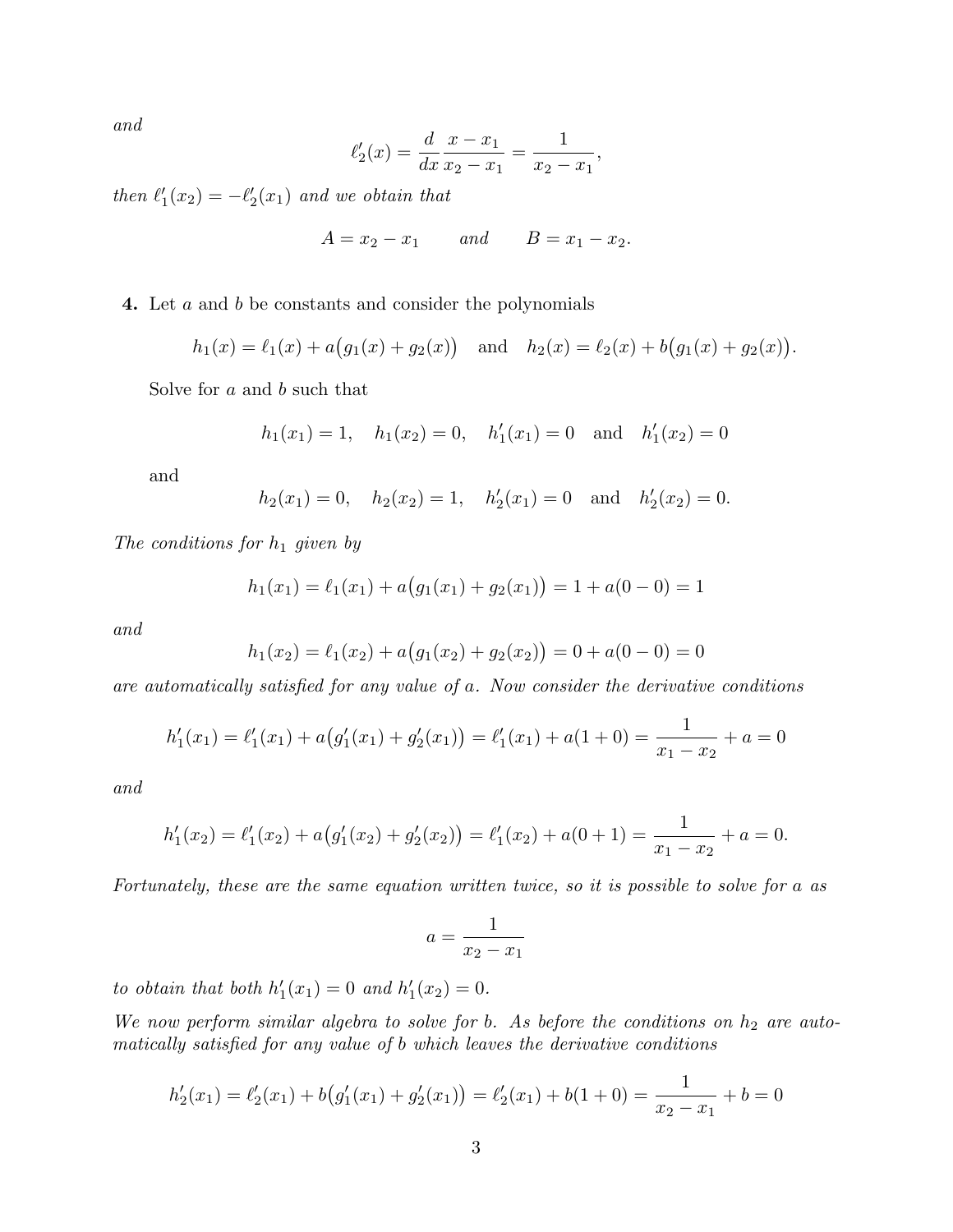*and*

$$
h'_2(x_2) = \ell'_2(x_2) + b\big(g'_1(x_2) + g'_2(x_2)\big) = \ell'_2(x_2) + b(0+1) = \frac{1}{x_2 - x_1} + b = 0
$$

*In summary we have*

$$
a = \frac{1}{x_2 - x_1}
$$
 and  $b = \frac{1}{x_1 - x_2}$ .

**5.** Let  $y_i$  and  $z_i$  for  $i = 1, 2$  be constants. Show that the polynomial given by

$$
p(x) = \sum_{i=1}^{2} \left\{ y_i h_i(x) + z_i g_i(x) \right\}
$$

satisfies the conditions  $p(x_i) = y_i$  and  $p'(x_i) = z_i$  for  $i = 1, 2$  and explain why  $p(x)$  is the unique polynomial of minimal degree that satisfies those conditions.

*By definition*

$$
p(x_1) = y_1h_1(x_1) + z_1g_1(x_1) + y_2h_2(x_1) + z_2g_2(x_1)
$$
  
\n
$$
= y_1 \cdot 1 + z_1 \cdot 0 + y_2 \cdot 0 + z_2 \cdot 0 = y_1,
$$
  
\n
$$
p(x_2) = y_1h_1(x_2) + z_1g_1(x_2) + y_2h_2(x_2) + z_2g_2(x_2)
$$
  
\n
$$
= y_1 \cdot 0 + z_1 \cdot 0 + y_2 \cdot 1 + z_2 \cdot 0 = y_2,
$$
  
\n
$$
p'(x_1) = y_1h'_1(x_1) + z_1g'_1(x_1) + y_2h'_2(x_1) + z_2g'_2(x_1)
$$
  
\n
$$
= y_1 \cdot 0 + z_1 \cdot 1 + y_2 \cdot 0 + z_2 \cdot 0 = z_1
$$

*and*

$$
p'(x_2) = y_1 h'_1(x_2) + z_1 g'_1(x_2) + y_2 h'_2(x_2) + z_2 g'_2(x_2)
$$
  
=  $y_1 \cdot 0 + z_1 \cdot 0 + y_2 \cdot 0 + z_2 \cdot 1 = z_2$ .

*Thus,*  $p(x_i) = y_i$  *and*  $p'(x_i) = z_i$  *for*  $i = 1, 2$ *.* 

*Since*  $\ell_i(x)$  *is a polynomial of degree* 1 *for*  $i = 1, 2$ *, it follows that*  $\eta_1(x) = \ell_1(x)^2 \ell_2(x)$ and  $\eta_2 = \ell_1(x)\ell_2^2(x)$  are polynomials of degree three. Consequently,  $g_i(x)$ ,  $h_i(x)$  and finally *p*(*x*) *are all polynomials of at most degree three.*

*Note that p*(*x*) *may also be written as*

$$
p(x) = p_3 x^3 + p_2 x^2 + p_1 x + p_0
$$

*where the*  $p_i$  *represent four independent parameters. Now, since the conditions*  $p(x_i) = y_i$ *and*  $p'(x_i) = z_i$  *for*  $i = 1, 2$  *represent four independent linear equations in the*  $p_i$ , *there is exactly one choice which satisfies these conditions. In particular, the polynomial p must be unique, because it is polynomial of degree three and the number of parameters needed to specify a polynomial of degree three exactly matches the number of independent conditions used to determine that polynomial.*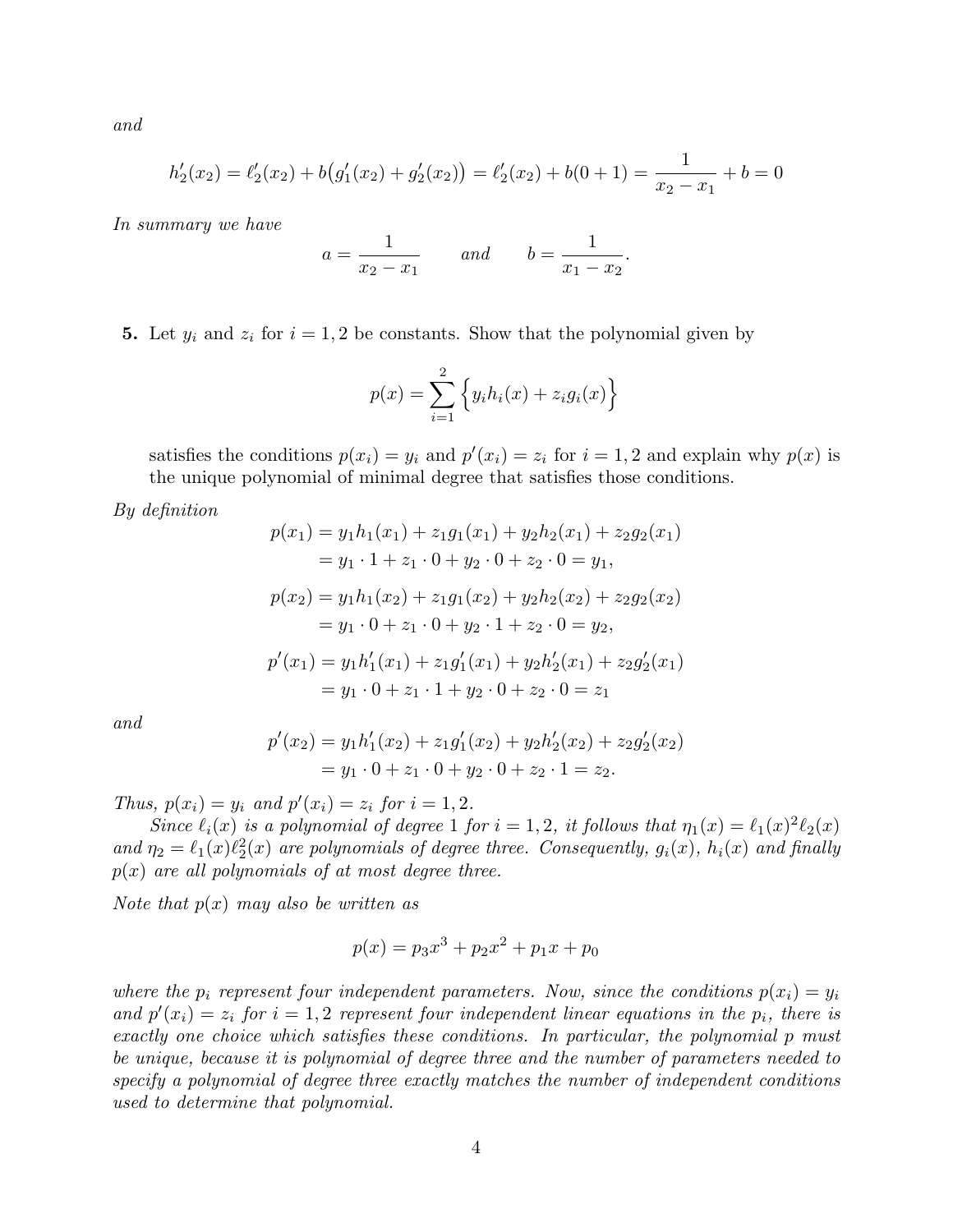**6.** Let  $f(x) = e^x - 13/x$  and define  $y_i = f(x_i)$  and  $z_i = f'(x_i)$  for  $i = 1, 2$  where  $x_1 = 1.3$ and  $x_2 = 2.7$ . Write a computer program that computes  $p(x)$  for any value of *x*, verify  $p(2) \approx 0.9393631693832503$  and then compute the size of the error  $e = |f(2) - p(2)|$ .

*The Julia program*

```
1 \times 1 = 1.32 x2=2.73 \text{ } 11(x)=(x-x2)/(x1-x2)4 l2(x)=(x-x1)/(x2-x1)5 eta1(x)=l1(x)^2*l2(x)
6 eta2(x)=l1(x)*l2(x)^27 g1(x)=(x2-x1)*eta1(x)
8 g2(x)=(x1-x2)*eta2(x)9 h1(x)=11(x)+(g1(x)+g2(x))/(x2-x1)10 h2(x)=l2(x)+(g1(x)+g2(x))/(x1-x2)11 f(t) = exp(t) - 13/t12 df(t) = exp(t) + 13/t^213 y=f.([x1,x2])14 z=df.([x1,x2])15 function p(x)16 h=[h1,h2]
17 \qquad \qquad q=[q1,q2]18 r=0
19 for i=1:2
20 r=r+y[i]*h[i](x)+z[i]*g[i](x)21 end
22 return r
23 end
24 println("The value of p(2) = "p(2))
25 println(" e = |f(2)-p(2)| = "abs(f(2)-p(2)))
```

```
The value of p(2) = 0.9393631693832503e = |f(2)-p(2)| = 0.050307070452599856
```
**7.** Plot  $f(x)$  and  $p(x)$  on the same graph over the interval [0.5,4]. You might find the plotting commands

```
xs=[0.5:0.1:4;];
yf=f.(xs);yp=p.(xs);plot(xs,[yf yp],size=[400,300],
    legend=:bottomright,label=["f" "p"])
```
to be useful when making the graph in Julia.

*I added the lines*

*produces the output*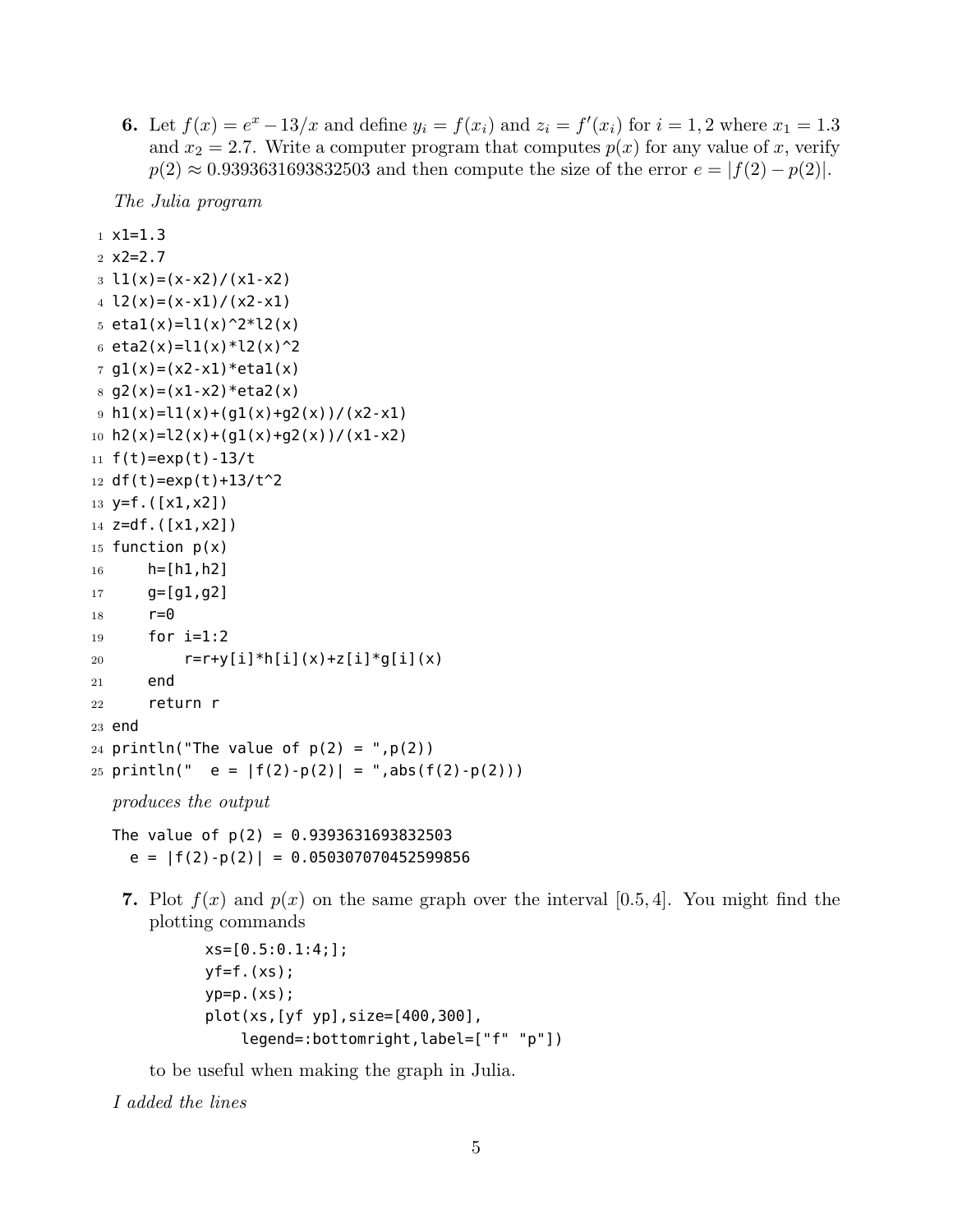```
26 using Plots
27 \text{ XS} = [0.5:0.1:4;];
28 yf=f.(xs);
29 yp=p.(xs);
30 plot(xs,[yf yp],size=[400,300],
31 legend=:bottomright,label=["f" "p"])
32 savefig("herm7.pdf")
```
*to the code in the previous question and obtained the graph*



**8.** [Extra Credit] Modify the program in Question 6 to estimate the maximum error

$$
E=\max\big\{\,|f(x)-p(x)|:x\in[1,3]\,\big\}
$$

good to 4 significant digits. Use any reasonable method you can find to compute *E* and explain how it works.

*To compute the maximum value I divided the interval* [1*,* 3] *up into* 1001 *points of the form*  $x_i = 1 + i * h$  *where*  $h = 2/1000$  *and*  $i = 0, \ldots 1000$  *and then approximated E as* 

$$
E \approx \max \{ |f(x_i) - p(x_i)| : i = 0, ..., 1000 \}.
$$

*The modifications needed to compute this involved replacing the last two lines of the code from Problem 6 with*

```
24 XS = [1:2/1000:3;];25 println(" E = ", maximum(abs.(f.(xs)-p.(xs))))
```
*to obtain the output*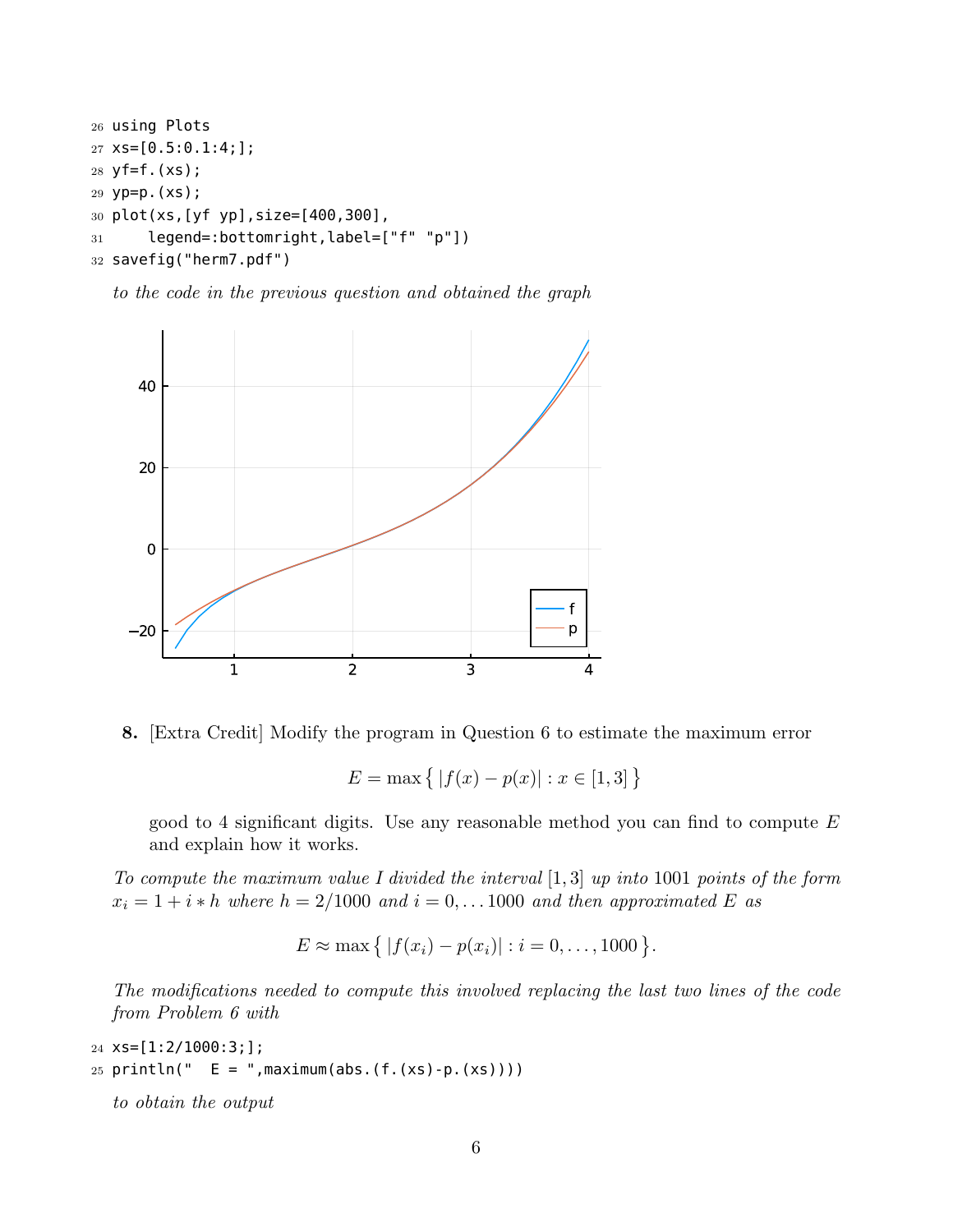## $E = 0.20574469650148863$

*A more accurate approximation could be obtained by choosing a smaller size for h or using calculus to check only the endpoints of the interval along with the critical points in that interval where the derivative*  $f'(x) - p'(x) = 0$ .

**9.** Let  $f: \mathbf{R} \to \mathbf{R}$  be continuously differentiable such that  $f'(x) \neq 0$  for  $x \in \mathbf{R}$ . By the inverse function theorem *f* is invertible and  $(f^{-1})'(y) = 1/f'(f^{-1}(y))$ . We may use this formula to adapt the polynomial developed above to interpolate the inverse function  $f^{-1}$  by swapping the roles of  $x_i$ ,  $y_i$  and  $z_i$  as

| original | replacement |
|----------|-------------|
| $x_i$    | $y_i$       |
| $y_i$    | $x_i$       |
| $z_i$    | $1/z_i$     |

Thus, everywhere there used to be  $x_i$  write  $y_i$ , everywhere there used to be  $y_i$  write  $x_i$  and replace  $z_i$  by  $1/z_i$ . Let  $q(y)$  be the polynomial obtained in this way which interpolates  $f^{-1}(y)$  with  $x_1 = 1.3$  and  $x_2 = 2.7$  where  $f(x)$  is the function from Question 6. Verify that  $q(0) \approx 1.8849155134426776$ .

*Swapping the variables as suggested led to the following code for the inverse function*

```
_1 f(t)=exp(t)-13/t
2 df(t)=exp(t)+13/t^23 \times = [1.3, 2.7]4 y1=f(x[1])
5 y2=f(x[2])6 z=df.(x)7 \; 11(y)=(y-y2)/(y1-y2)8 \frac{12(y)=(y-y1)}{(y^2-y1)}9 eta1(y)=l1(y)^2*l2(y)
10 eta2(y)=l1(y)*l2(y)^211 g1(y)=(y2-y1)*eta1(y)12 g2(y)=(y1-y2)*eta2(y)13 h1(y)=l1(y)+(g1(y)+g2(y))/(y2-y1)
14 h2(y)=l2(y)+(g1(y)+g2(y))/(y1-y2)
15 function q(y)_{16} h=[h1,h2]
17 \qquad \qquad g=[g1,g2]18 r=019 for i=1:2
20 r=r+x[i]*h[i](y)+(1/z[i])*g[i](y)21 end
22 return r
23 end
24 println("The value of q(\theta) = "q(\theta))
```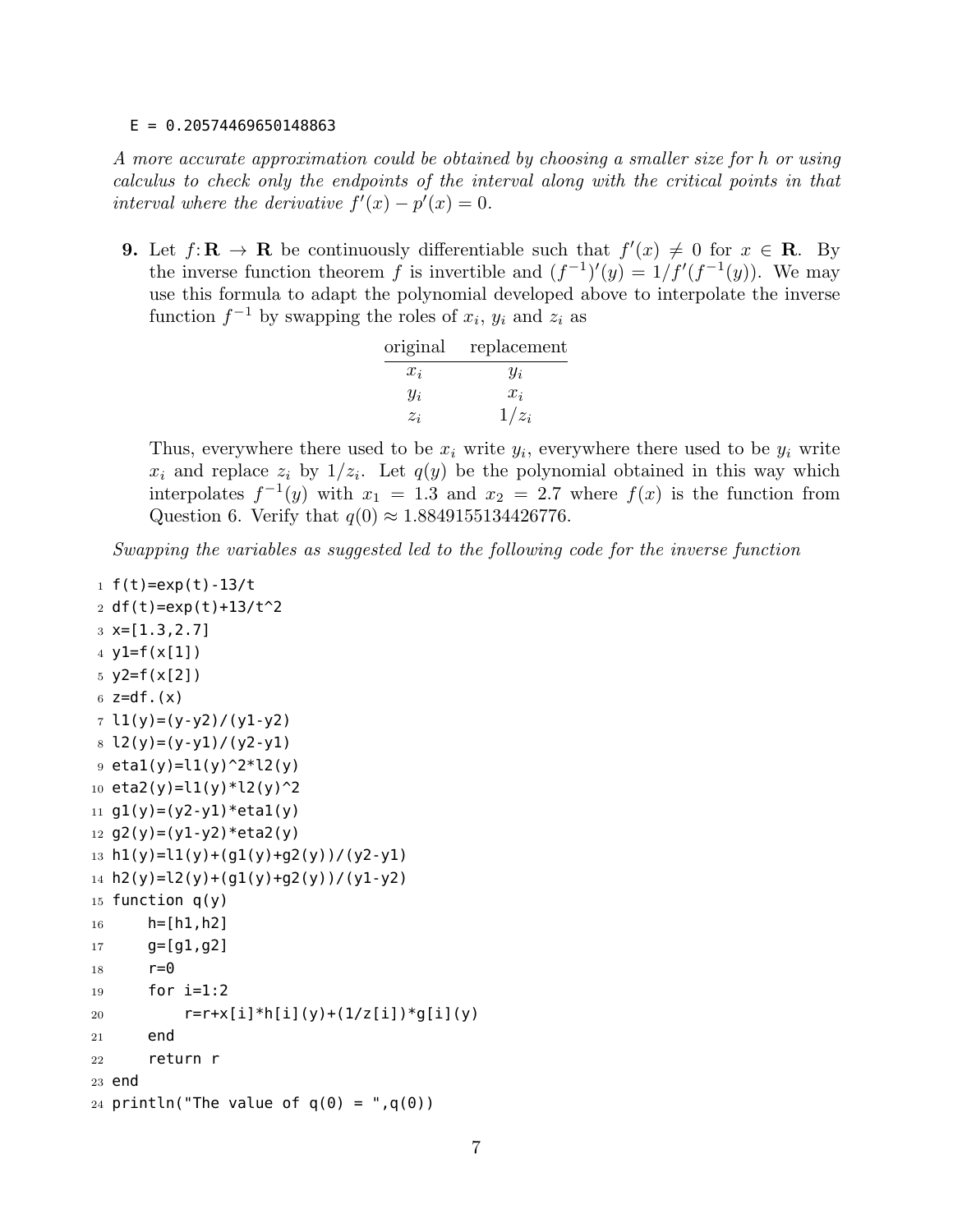*and the output*

The value of  $q(0) = 1.8849155134426772$ 

*Note the slight rounding difference in the last digit is not significant.*

**10.** Consider the two-step Newton-like method for approximating the root of  $f(x) = 0$ obtained by iterating the inverse interpolation in Question 9 as follows:

**Inverse Hermite Method.** Let  $q_n(y)$  be the polynomial such that

 $q_n(y_i) = x_i$  and  $q'_n(y_i) = 1/z_i$  for  $i = n, n + 1$ .

Define

$$
x_{n+2} = q_n(0)
$$
,  $y_{n+2} = f(x_{n+2})$  and  $z_{n+2} = f'(x_{n+2})$ .

Now repeat until *x<sup>n</sup>* converges.

Note that  $x_3 \approx 1.8849155134426776$  has already been computed above. Write a program to perform five iterations of the inverse Hermite method for the function  $f(x)$  given in Question 6 starting with  $x_1 = 1.3$  and  $x_2 = 2.7$ . Report the values of  $x_3, \ldots, x_7$ . Did the method converge? If so, to what did it converge?

*I replaced the last line of the code from Problem 9 with the loop*

```
24 for i=3:7
25 global y1,y2,x,z
26 x3=q(0)27 println("x", i, " = ", x3)
28 x[1]=x[2]; x[2]=x329 y1=y2; y2=f(x3)
30 z[1]=z[2]; z[2]=df(x3)31 end
```
*and obtained the output*

```
x3 = 1.8849155134426772
x4 = 1.915096234662282
x5 = 1.9151522395359102
x6 = 1.9151522395363563
x7 = 1.9151522395363563
```
*It appears the method converged to 1.9151522395363563.*

**11.** [Extra Credit] Theoretically, what should the order of convergence be for the inverse Hermite method? Use big-number arithmetic to verify your prediction.

*The inverse Hermite interpolation is discussed in details in Section 8.5-2 of the text, Ralston and Rabinowitz,* A First Course in Numerical Analysis*. Let α be the root such that*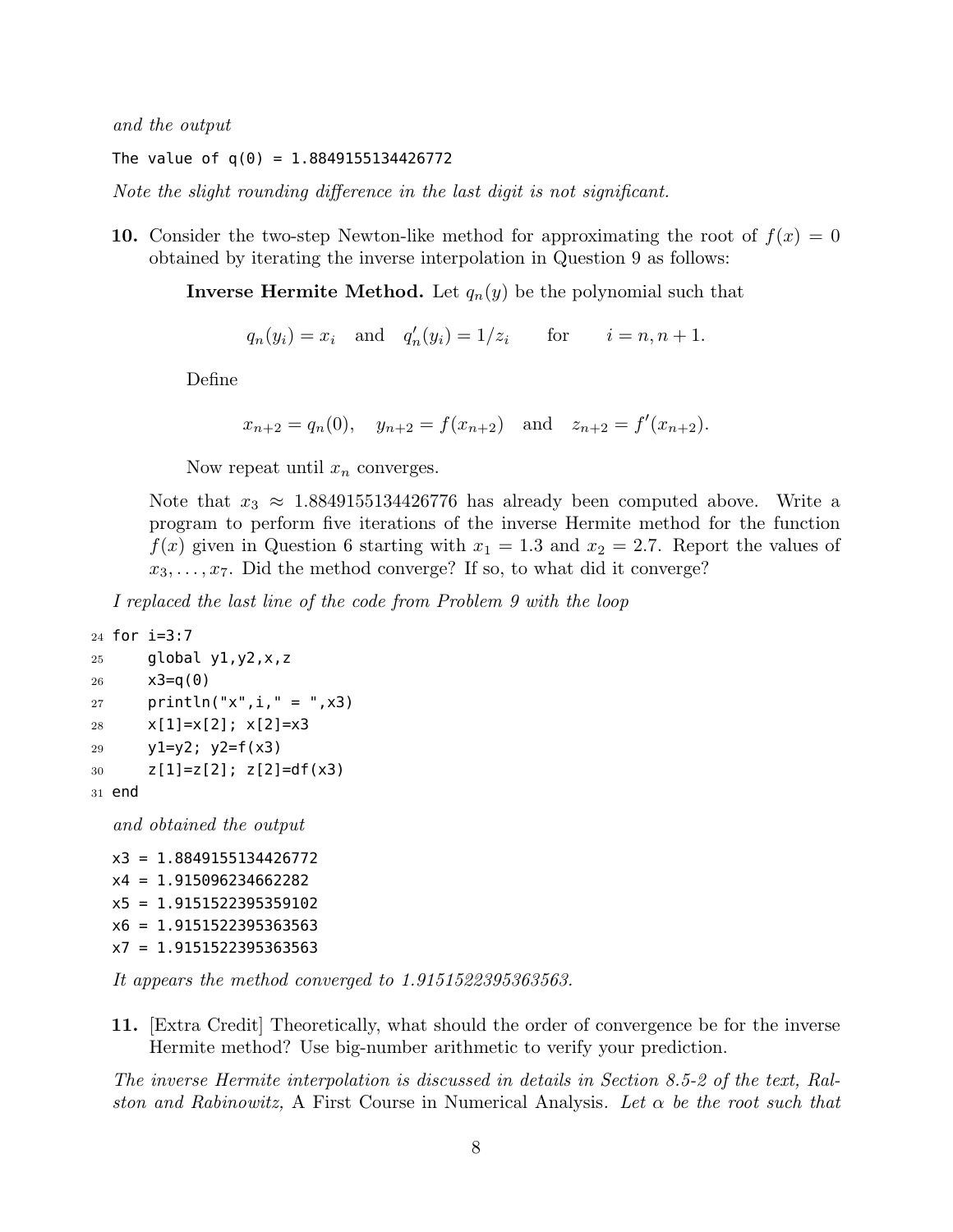$f(\alpha) = 0$ . From a generalization of the theorem on interpolating polynomials we obtain *that the error*  $e_n = x_n - \alpha$  *satisfies* 

$$
|e_{n+1}| \approx K |e_n|^2 |e_{n-1}|^2
$$

*Heuristically substituting*  $|e_n| = cd^{\gamma_n}$  *into the above yields* 

$$
|cd^{\gamma_{n+1}}| \approx K |cd^{\gamma_n}|^2 |cd^{\gamma_{n-1}}|^2
$$

*from which it may be inferred that*

$$
c = Kc4 \qquad and \qquad \gamma_{n+1} = 2(\gamma_n + \gamma_{n-1}).
$$

*Consequently*  $c = K^{1/3}$  *and we solve the difference equation for*  $\gamma_n$  *by substituting*  $\gamma_n = \rho^n$ *to obtain*

 $\rho^{n+1} = 2\rho^n + 2\rho^{n-1}$  *or that*  $\rho^2 - 2\rho - 2 = 0$ *.* 

*Solving this quadratic equation for ρ yields that*

$$
\rho = \frac{2 \pm \sqrt{4 - 4 \cdot 1 \cdot (-2)}}{2} = 1 \pm \sqrt{3}.
$$

*In particular*

$$
\gamma_n = c_1(1+\sqrt{3})^n + c_2(1-\sqrt{3})^n
$$

*where, as with the secant method, it is convenient to set*  $c_1 = 1/2$  *and*  $c_2 = 1/2$  *such that*  $\gamma_0 = 1$  and  $\gamma_1 = 1$ . At any rate, the rate of convergence is dominated by the the larger *term, and so we expect that*

$$
\lim_{n \to \infty} \frac{|e_{n+1}|}{|e_n|^{1+\sqrt{3}}} = \frac{cd^{\gamma_{n+1}}}{(cd^{\gamma_n})^{1+\sqrt{3}}} = \frac{K^{1/3}}{K^{(1+\sqrt{3})/3}} \frac{d^{c_1(1+\sqrt{3})^{n+1}}}{(d^{c_1(1+\sqrt{3})^n})^{1+\sqrt{3}}} = \frac{1}{K^{1/\sqrt{3}}}
$$

*which suggests the theoretical order of convergence should be*

$$
1 + \sqrt{3} \approx 2.732050807568877.
$$

*For numerical confirmation, we follow the same approach that was used to verify the order of convergence for the secant method. The only difference is that in this case we don't know the exact value to which the method should be converging. Therefore, we first approximate*  $\alpha = x_{12}$  *using 4096-bit extended precision arithmetic and then approximate the order of the convergence as*

$$
\text{order} = \lim_{n \to \infty} \frac{\log |e_n| - \log |e_{n-1}|}{\log |e_{n-1}| - \log |e_{n-2}|} \approx \frac{\log |e_9| - \log |e_8|}{\log |e_8| - \log |e_7|} \approx 2.7331765471982905.
$$

*This agrees reasonably well with the theoretical prediction of*  $1 + \sqrt{3}$ *. For reference the Julia code was*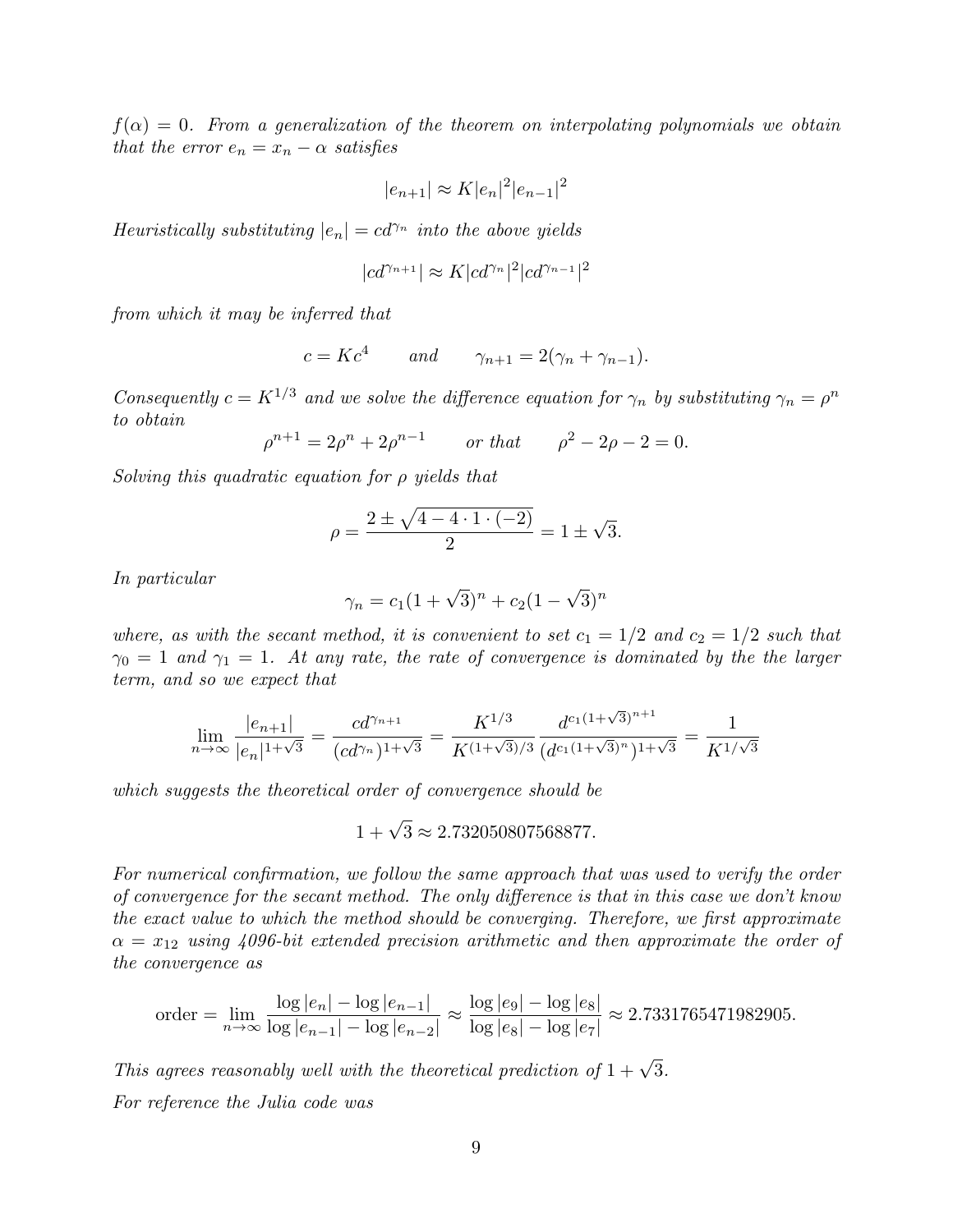```
1 setprecision(4096)
2 f(t) = exp(t) - 13/t3 df(t)=exp(t)+13/t^24 x=[big(1.3),big(2.7)]5 \text{ y1=f(x[1])}6 y2=f(x[2])7 \text{ z=df.}(x)8 \text{ } 11(y)=(y-y2)/(y1-y2)9 l2(y)=(y-y1)/(y2-y1)
10 eta1(y)=l1(y)^2*l2(y)
11 eta2(y)=l1(y)*l2(y)^212 g1(y)=(y2-y1)*eta1(y)13 g2(y)=(y1-y2)*eta2(y)
14 h1(y)=l1(y)+(g1(y)+g2(y))/(y2-y1)
15 h2(y)=l2(y)+(gl(y)+g2(y))/(yl-y2)16 function q(y)17 h=[h1,h2]
18 g=[g1,g2]
19 r=020 for i=1:2
21 r=r+x[i]*h[i](y)+(1/z[i])*g[i](y)22 end
23 return r
24 end
25 n=12
26 xs=big.(zeros(n))
27 \text{ xs}[1]=x[1]; \text{ xs}[2]=x[2]28 for i=3:n29 global y1,y2,x,z
30 x3=q(0)31 \times S[i]=x3x[1]=x[2]; x[2]=x333 y1=y2; y2=f(x3)
34 z[1]=z[2]; z[2]=df(x3)
35 end
36 alpha=xs[n];
37 n=9
38 e=xs[1:n].-alpha;
39 lek=log.(abs.(e));
40 slope=(lek[n]-lek[n-1])/(lek[n-1]-lek[n-2]);
41 println("Numerically the order is ",Float64(slope))
  and the corresponding output
```
Numerically the order is 2.7331765471982905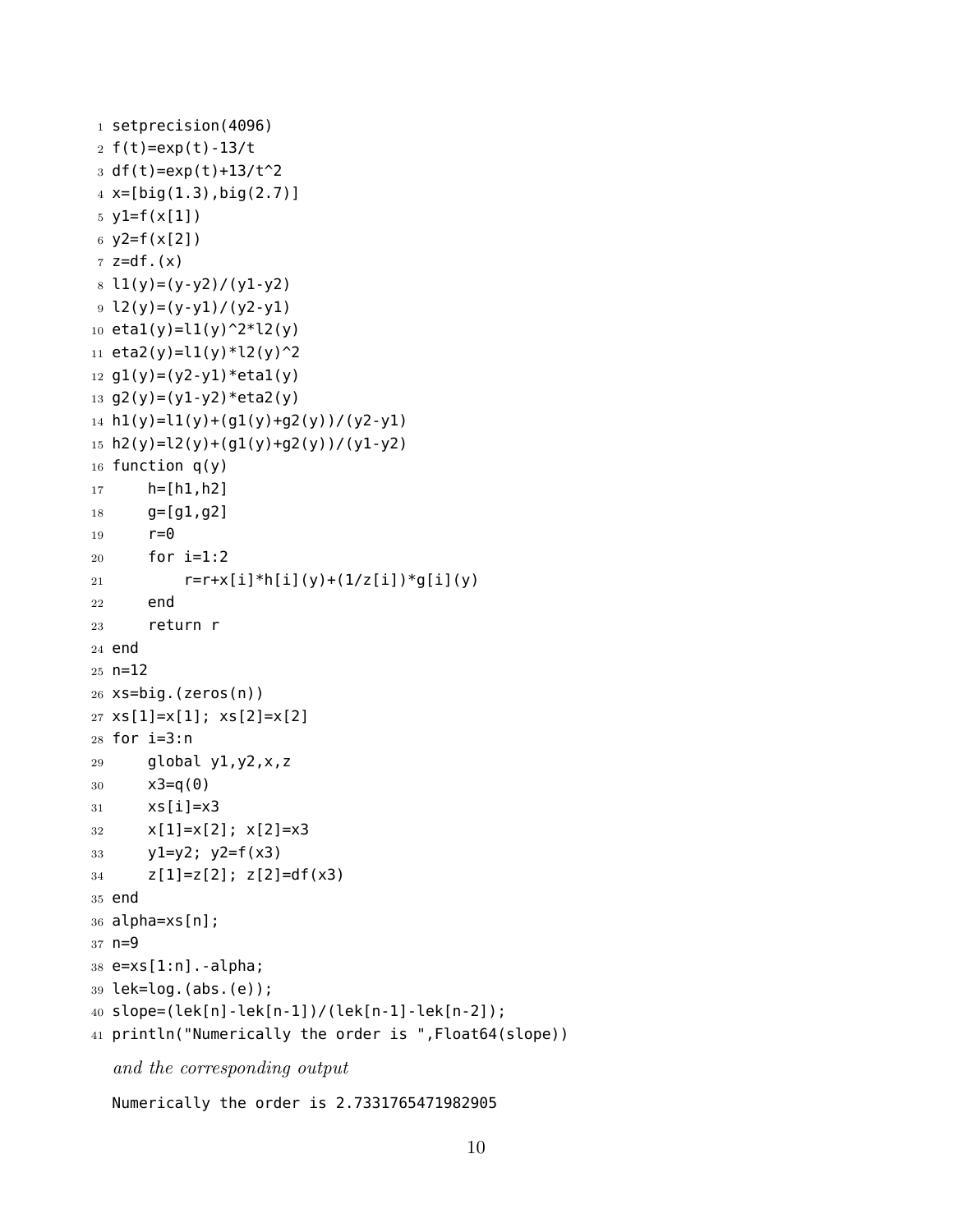**12.** By definition, if  $\alpha$  is a root of higher multiplicity, then  $f(\alpha) = 0$  and also  $f'(\alpha) = 0$ . Let  $f(x) = x^4 - 4x^2 + 4$  and use calculus to show this function has a root  $\alpha \in [1, 2]$ of higher multiplicity. What is the exact value of *α*?

*First note that*

$$
f'(x) = 4x3 - 8x = 4x(x2 - 2) = 4x(x - \sqrt{2})(x + \sqrt{2}).
$$

*Solving*  $f'(x) = 0$  *yields the possible choices for*  $\alpha$  *of* 

$$
\alpha = -\sqrt{2}, \qquad \alpha = 0 \qquad and \qquad \alpha = \sqrt{2}.
$$

*As only*  $\sqrt{2}$  *is in the interval* [1, 2] *we check to make sure this is also a root of*  $f(x)$ *. The easy calculation*

$$
f(\sqrt{2}) = (\sqrt{2})^4 - 4(\sqrt{2})^2 + 4 = 4 - 8 + 4 = 0
$$

*shows this is indeed true. Thus*  $\alpha = \sqrt{2}$  *is a root in the interval* [1, 2] *of higher multiplicity.* 

**13.** When  $f(x)$  has a root  $\alpha$  of higher multiplicity, then it may not be invertible near  $x = \alpha$ and consequently approximating the inverse function may not make sense. Moreover, since  $z_n \to 0$  as  $x_n \to \alpha$  there could be numerical difficulties when calculating the quantities  $1/z_n$ . Let  $f(x)$  be as in Question 12 and perform twenty steps of the inverse Hermite method starting with  $x_1 = 1$  and  $x_2 = 2$  to find  $x_3, \ldots, x_{22}$ .

*Simple modifications to the program from Problem 10 led to the code*

```
1 f(t) = (t^2 - 4)*t^2 + 42 df(t)=4*t*(t^2-2)3 \times = [1.0, 2.0]4 y1=f(x[1])
5 \text{ y2=f(x[2])}6 z=df.(x)7 \; l1(y)=(y-y2)/(y1-y2)8 \frac{12(y)=(y-y1)}{(y^2-y1)}9 eta1(y)=l1(y)^2*l2(y)
10 eta2(y)=l1(y)*l2(y)^211 g1(y)=(y2-y1)*eta1(y)12 g(2(y)=(y1-y2)*eta(2(y))13 h1(y)=l1(y)+(g1(y)+g2(y))/(y2-y1)
14 h2(y)=l2(y)+(g1(y)+g2(y))/(y1-y2)
15 function q(y)16 h=[h1,h2]
17 g=[g1,g2]18 r=0
19 for i=1:2
20 r=r+x[i]*h[i](y)+(1/z[i])*g[i](y)21 end
```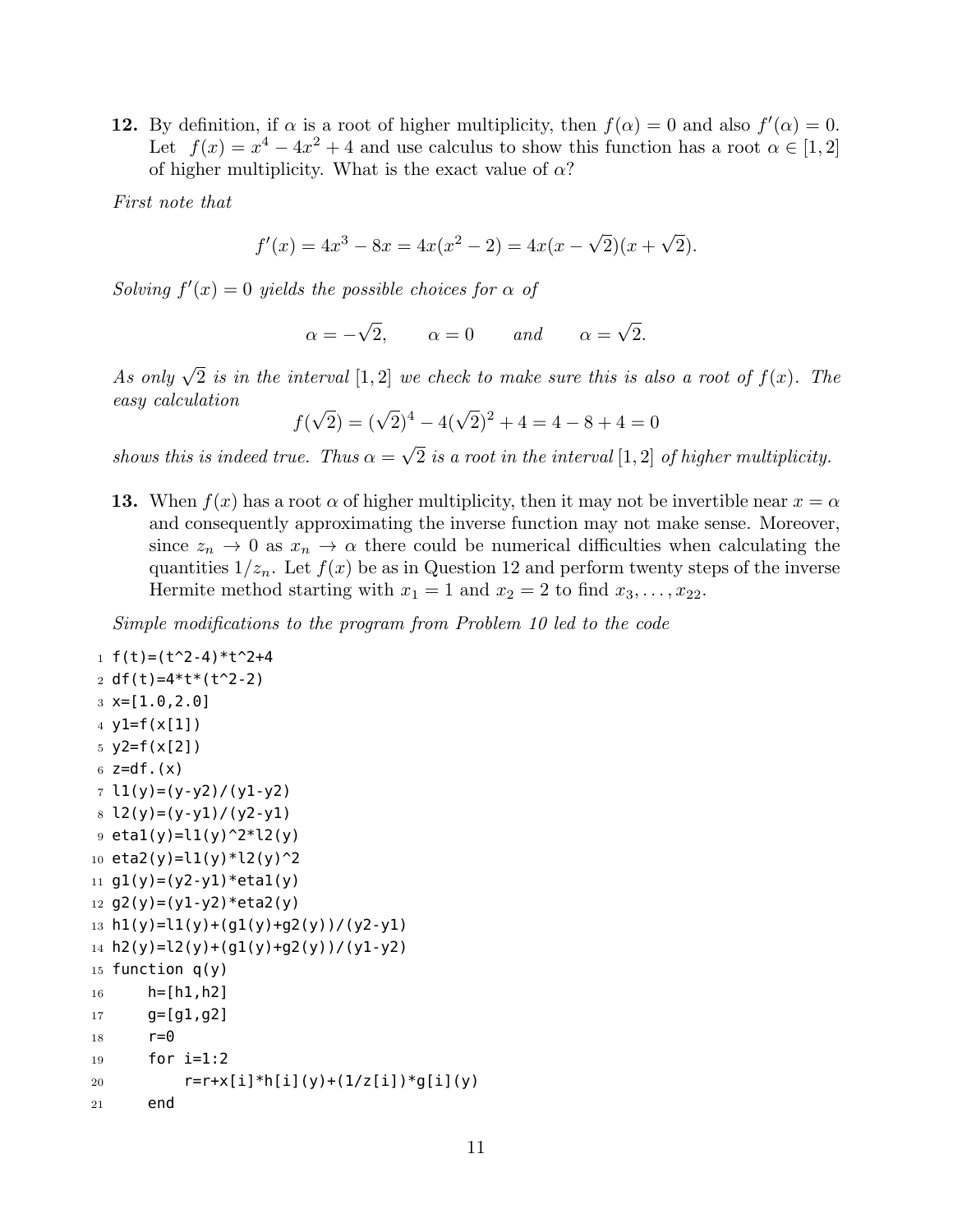```
22 return r
23 end
24 for i=3:22
25 global y1,y2,x,z
26 x3=q(0)27 println("x",i," = ",x3)
28 x[1]=x[2]; x[2]=x329 y1=y2; y2=f(x3)
30 z[1]=z[2]; z[2]=df(x3)31 end
```

```
with the output
```
x3 = 1.824074074074074 x4 = 1.5867229698031553 x5 = 1.4930710039744846 x6 = 1.4482555951243439 x7 = 1.4288298784998776 x8 = 1.4204425367437337 x9 = 1.416862544332086 x10 = 1.4153387774900275 x11 = 1.4146913139335793 x12 = 1.414416368936844 x13 = 1.4142996471626235 x14 = 1.4142501012728852 x15 = 1.4142290711684806 x16 = 1.4142201449795146 x17 = 1.4142163563111525 x18 = 1.41421474824092 x19 = 1.414214065715211 x20 = 1.4142137760132185 x21 = 1.4142136530857639 x22 = 1.4142136009666249

**14.** Compute the errors  $e_n = |x_n - \alpha|$  for  $n = 3, \ldots, 22$  where  $\alpha$  is the root found earlier. Does the method converge? If so, what is the order of convergence?

*After changing the last lines in the program from Problem 13 as*

```
24 alpha=sqrt(2.0)
25 n=22
26 xs=zeros(n);
27 xs[1]=x[1]28 xs[2]=x[2]29 for i=3:n
30 global y1,y2,x,z
31 x3=q(0)
```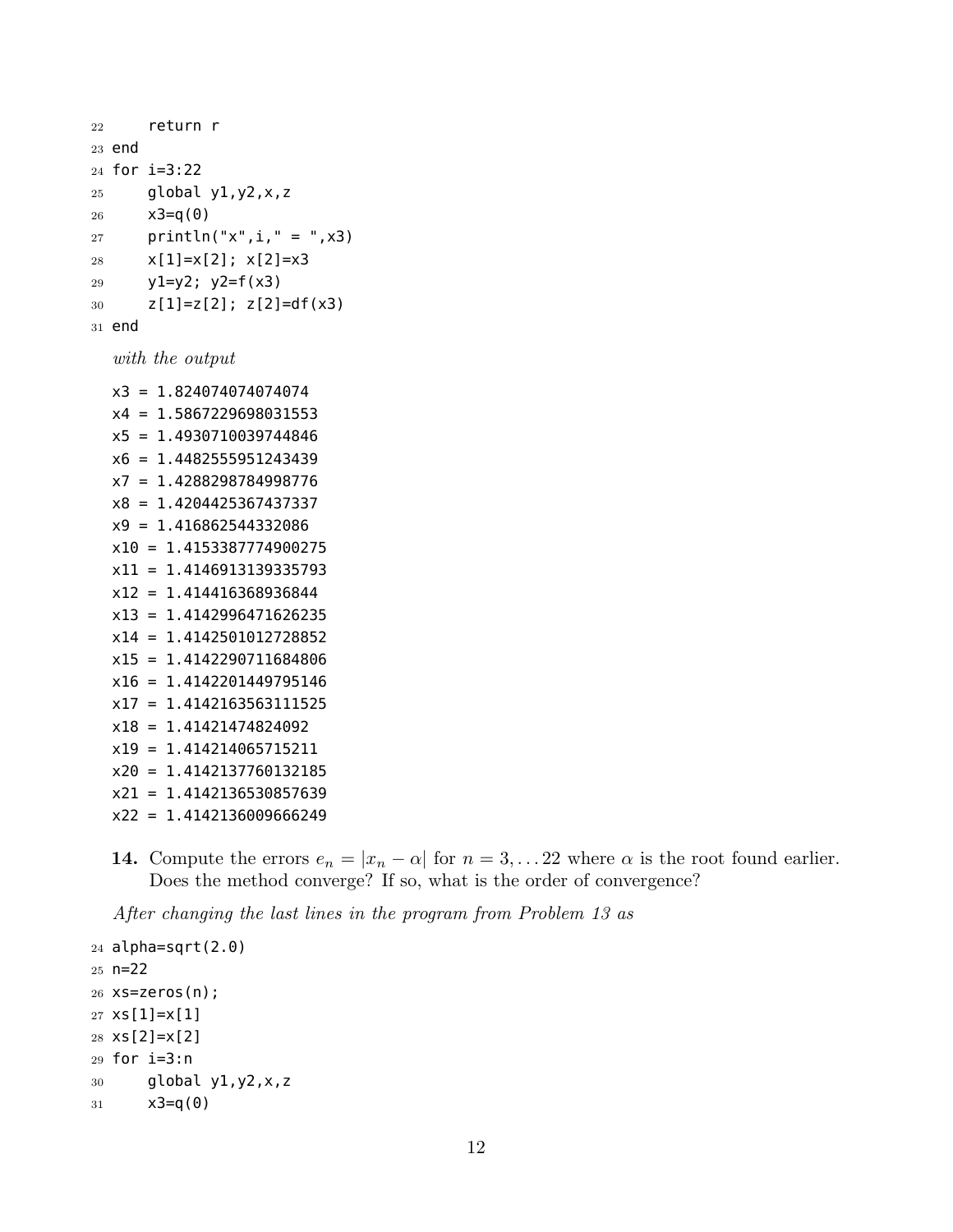```
32 xs[i]=x3
33 x[1]=x[2]; x[2]=x334 y1=y2; y2=f(x3)
35 z[1]=z[2]; z[2]=df(x3)36 end
37 using Printf
38 e=xs.-alpha;
39 lek=log.(abs.(e));
40 @printf("%6s %23s %19s\n","n","e[n]","slope[n]");
41 for i=3:n
42 slope=(lek[i]-lek[i-1])/(lek[i-1]-lek[i-2]);
43 @printf("%6d %23.15e %19.15f\n",i,e[i],slope);
44 end
```
*I obtained the output*

| n  | e[n]                  | slope[n]           |
|----|-----------------------|--------------------|
| 3  | 4.098605117009788e-01 | -1.030483585046249 |
| 4  | 1.725094074300602e-01 | 2.423052592017294  |
| 5  | 7.885744160138941e-02 | 0.904600926276018  |
| 6  | 3.404203275124873e-02 | 1.073115539874145  |
| 7  | 1.461631612678249e-02 | 1.006442392185226  |
| 8  | 6.228974370638518e-03 | 1.008834488405761  |
| 9  | 2.648981958990770e-03 | 1.002473290983210  |
| 10 | 1.125215116932310e-03 | 1.001362369503412  |
| 11 | 4.777515604841298e-04 | 1.000510971780564  |
| 12 | 2.028065637489362e-04 | 1.000232946104958  |
| 13 | 8.608478952831788e-05 | 1.000095337609654  |
| 14 | 3.653889979005065e-05 | 1.000041302599187  |
| 15 | 1.550879538547711e-05 | 1.000017315955380  |
| 16 | 6.582606419502923e-06 | 1.000007461614518  |
| 17 | 2.793938057354950e-06 | 1.000002521260354  |
| 18 | 1.185867824826659e-06 | 0.999998312611732  |
| 19 | 5.033421157651929e-07 | 0.999979923746770  |
| 20 | 2.136401233698848e-07 | 1.000019976376144  |
| 21 | 9.071266870996908e-08 | 0.999555124562386  |
| 22 | 3.859352970536634e-08 | 0.997684413085831  |

*The second column labeled* e[n] *shows that the method still converges while the third column labeled* slope[n] *represents the quotient*

$$
\text{slope[n]} = \frac{\log |e_n| - \log |e_{n-1}|}{\log |e_{n-1}| - \log |e_{n-2}|}
$$

*and indicates a linear order of convergence.*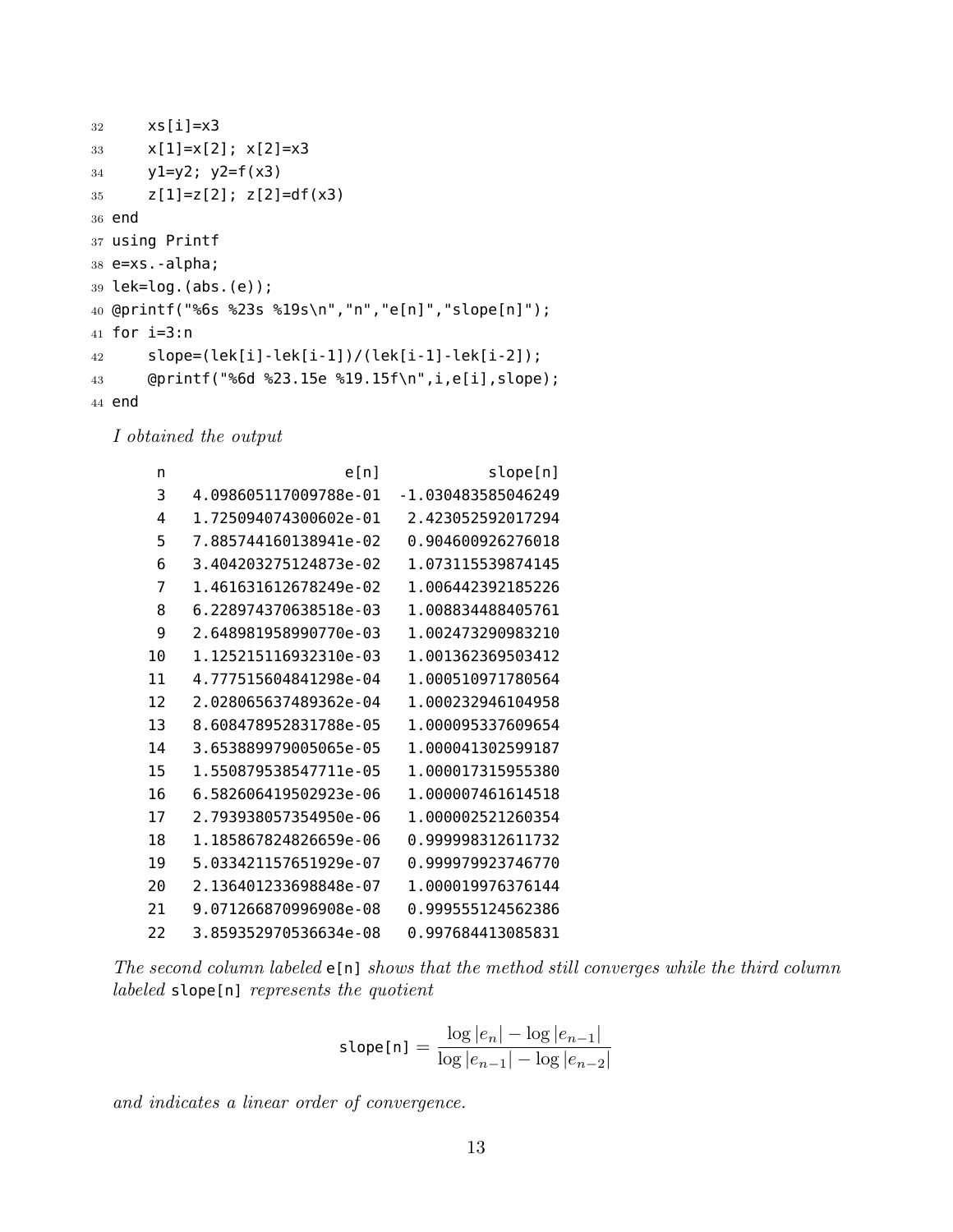**15.** [Extra Credit] When *f*(*x*) has a root of higher multiplicity, the simple trick of setting  $r(x) = f(x)/f'(x)$  and then searching for the roots of  $r(x)$  often leads to fast convergence. Use the inverse Hermite method to solve  $r(x) = 0$  where  $f(x)$  is the same function as in Question 12. Did you get the same root? Was the convergence faster? Can you think of anything that might make this idea work better?

*Differentiating by the quotient rule yields*

$$
r'(x) = \frac{d}{dx} \frac{f(x)}{f'(x)} = \frac{f'(x)^2 - f(x)f''(x)}{f'(x)^2} = 1 - \frac{f(x)f''(x)}{f'(x)^2}.
$$

*Replacing f by r in the previous program led to*

```
1 f(t) = (t^2 - 4)*t^2 + 42 df(t)=4*t*(t^2-2)3 ddf(t)=12*t^2-84 r(t)=f(t)/df(t)5 dr(t)=1-f(t)*ddf(t)/df(t)^2
6 \times = [1.0, 2.0]7 \text{ y1} = r(x[1])8 y2=r(x[2])
9 z=df.(x)10 l1(y)=(y-y2)/(y1-y2)11 l2(y)=(y-y1)/(y2-y1)12 etal(y)=l1(y)^2*l2(y)13 eta2(y)=l1(y)*l2(y)^2
14 g1(y)=(y2-y1)*eta1(y)15 g2(y)=(y1-y2)*eta2(y)16 h1(y)=l1(y)+(g1(y)+g2(y))/(y2-y1)
17 h2(y)=12(y)+(g1(y)+g2(y))/(y1-y2)18 function q(y)19 h=[h1,h2]
20 g=[g1, g2]21 S=022 for i=1:2
23 S=S+X[i]*h[i](y)+(1/z[i])*g[i](y)24 end
25 return s
26 end
27 alpha=sqrt(2.0)
28 n=10
29 xs=zeros(n);
30 xs[1]=x[1]
31 \times S[2]=X[2]32 for i=3:n33 global y1,y2,x,z
```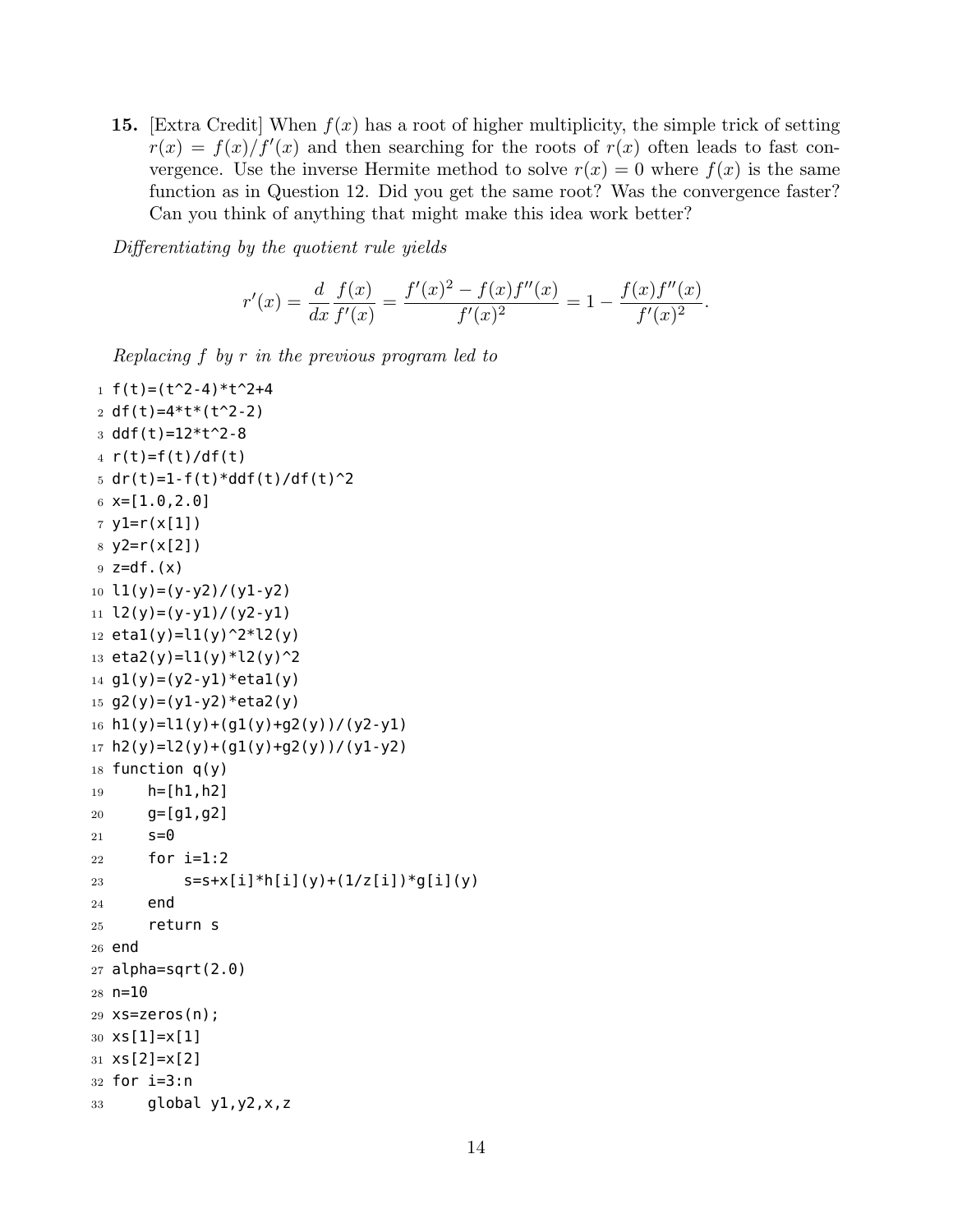```
34 x3=q(0)35 xs[i]=x3
36 \times [1]=x[2]; x[2]=x337 y1=y2; y2=r(x3)
38 z[1]=z[2]; z[2]=dr(x3)39 end
40 using Printf
41 e=xs.-alpha;
42 lek=log.(abs.(e));
43 @printf("%6s %19s %23s %19s\n","n","x[n]","e[n]","slope[n]");
44 for i=3:n
45 slope=(lek[i]-lek[i-1])/(lek[i-1]-lek[i-2]);
46 @printf("%6d %19.15f %23.15e %19.15f\n",i,xs[i],e[i],slope);
47 end
```
*with output*

| n  | x[n]              | e[n]                  | slope[n]            |
|----|-------------------|-----------------------|---------------------|
| 3  | 1.480468750000000 | 6.625518762690485e-02 | -6.288538935926606  |
| 4  | 1.428670635400296 | 1.445707302720134e-02 | 0.698495452311242   |
| 5  | 1.414213600573225 | 3.820012994815158e-08 | 8.436971957382879   |
| 6  | 1.414213563199658 | 8.265630402348734e-10 | 0.298455400148358   |
| 7  | 1.414213563199658 | 8.265630402348734e-10 | $-0.00000000000000$ |
| 8  | NaN               | NaN                   | NaN                 |
| 9  | NaN               | NaN                   | NaN                 |
| 10 | NaN               | NaN                   | NaN                 |

*The same root was obtained to machine precision in only 6 iterations. This is much faster convergence. The only thing I could think of (it being late at night) to improve things was to use extended precision arithmetic to numerically verify the order of convergence. These modifications led to the code*

```
1 setprecision(8192)
2 f(t)=(t^2-4)*t^2-43 \text{ df}(\text{t})=4*t*(\text{t}^2-2)4 ddf(t)=12*t^2-85 r(t)=f(t)/df(t)6 dr(t)=1-f(t)*ddf(t)/df(t)^2
7 x=[big(1.0),big(2.0)]8 y1=r(x[1])
9 y2=r(x[2])10 z = df. (x)11 l1(y)=(y-y2)/(y1-y2)12 \frac{12(y)=(y-y1)}{(y^2-y1)}13 etal(y)=l1(y)^2*l2(y)
14 eta2(y)=l1(y)*l2(y)^2
```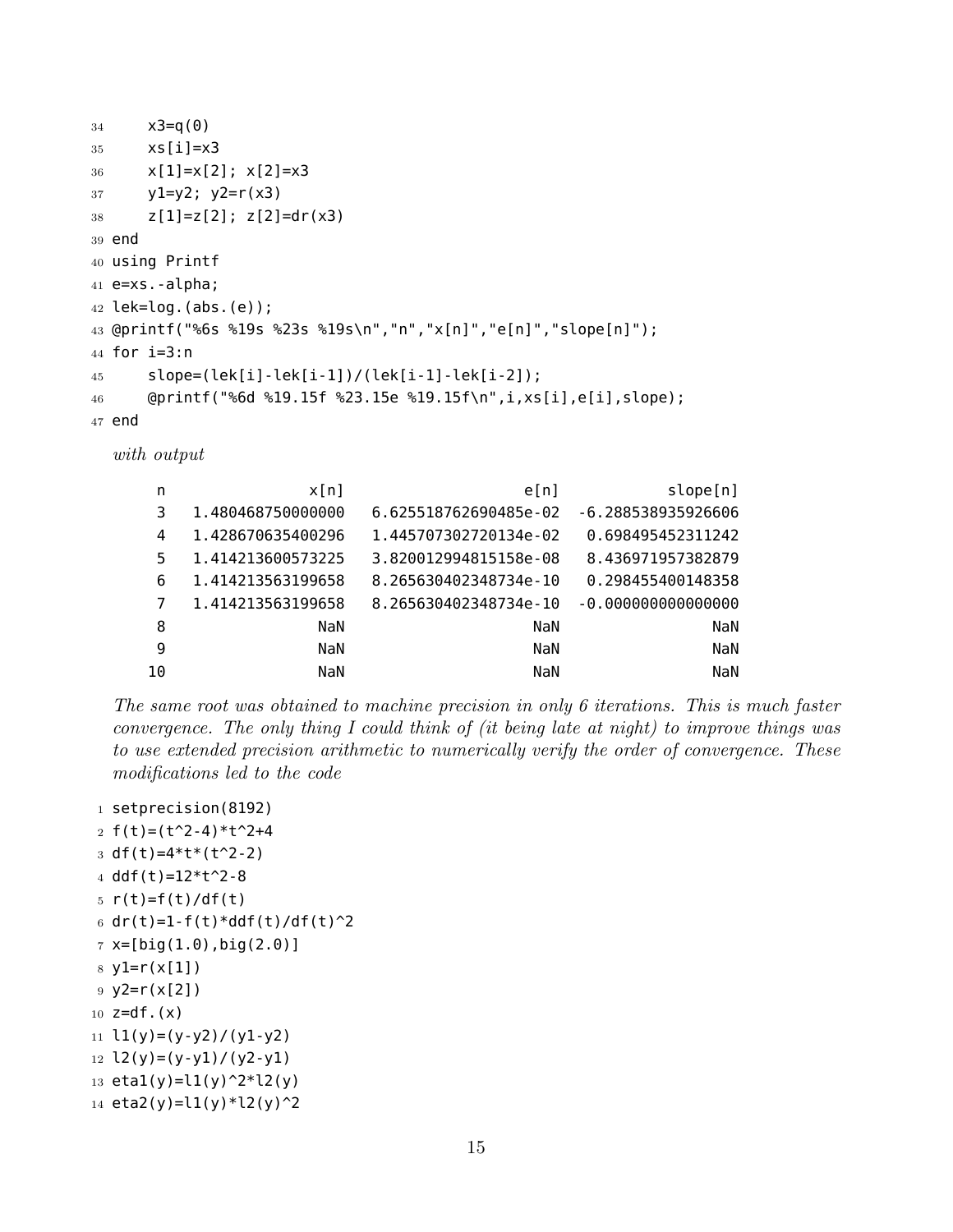```
15 g1(y)=(y2-y1)*eta1(y)16 g2(y)=(y1-y2)*eta2(y)
17 h1(y)=l1(y)+(g1(y)+g2(y))/(y2-y1)18 h2(y)=l2(y)+(g1(y)+g2(y))/(y1-y2)
19 function q(y)20 h=[h1,h2]
21 \text{ } g=[g1,g2]
22 S=023 for i=1:2
24 S=S+X[i]*h[i](y)+(1/z[i])*g[i](y)25 end
26 return s
27 end
28 alpha=sqrt(big(2))
29 n=10
30 xs=big.(zeros(n));
31 \times S[1]=X[1]32 xs[2]=x[2]
33 for i=3:n34 global y1,y2,x,z
35 x3=q(0)36 xs[i]=x3
37 \times [1]=x[2]; x[2]=x338 y1=y2; y2 = r(x3)39 \t z[1]=z[2]; z[2]=dr(x3)40 end
41 using Printf
42 e=xs.-alpha;
43 lek=log.(abs.(e));
44 @printf("%6s %23s %19s\n","n","e[n]","slope[n]");
45 for i=3:n
46 slope=(lek[i]-lek[i-1])/(lek[i-1]-lek[i-2]);
47 @printf("%6d %23.15e %19.15f\n",i,e[i],slope);
48 end
```
*with output*

| n | e[n]                   | slope[n]           |
|---|------------------------|--------------------|
| 3 | 6.625518762690495e-02  | -6.288538935926595 |
| 4 | 1.445707302720101e-02  | 0.698495452311254  |
| 5 | 3.820013453116275e-08  | 8.436971878573467  |
| 6 | 1.334081199462426e-20  | 2.233210479208672  |
| 7 | 1.147781764040703e-56  | 2.895212551902124  |
| 8 | 1.036210975814177e-153 | 2.690795567926194  |
| q | 6.251439558121787e-420 | 2.743274600211047  |